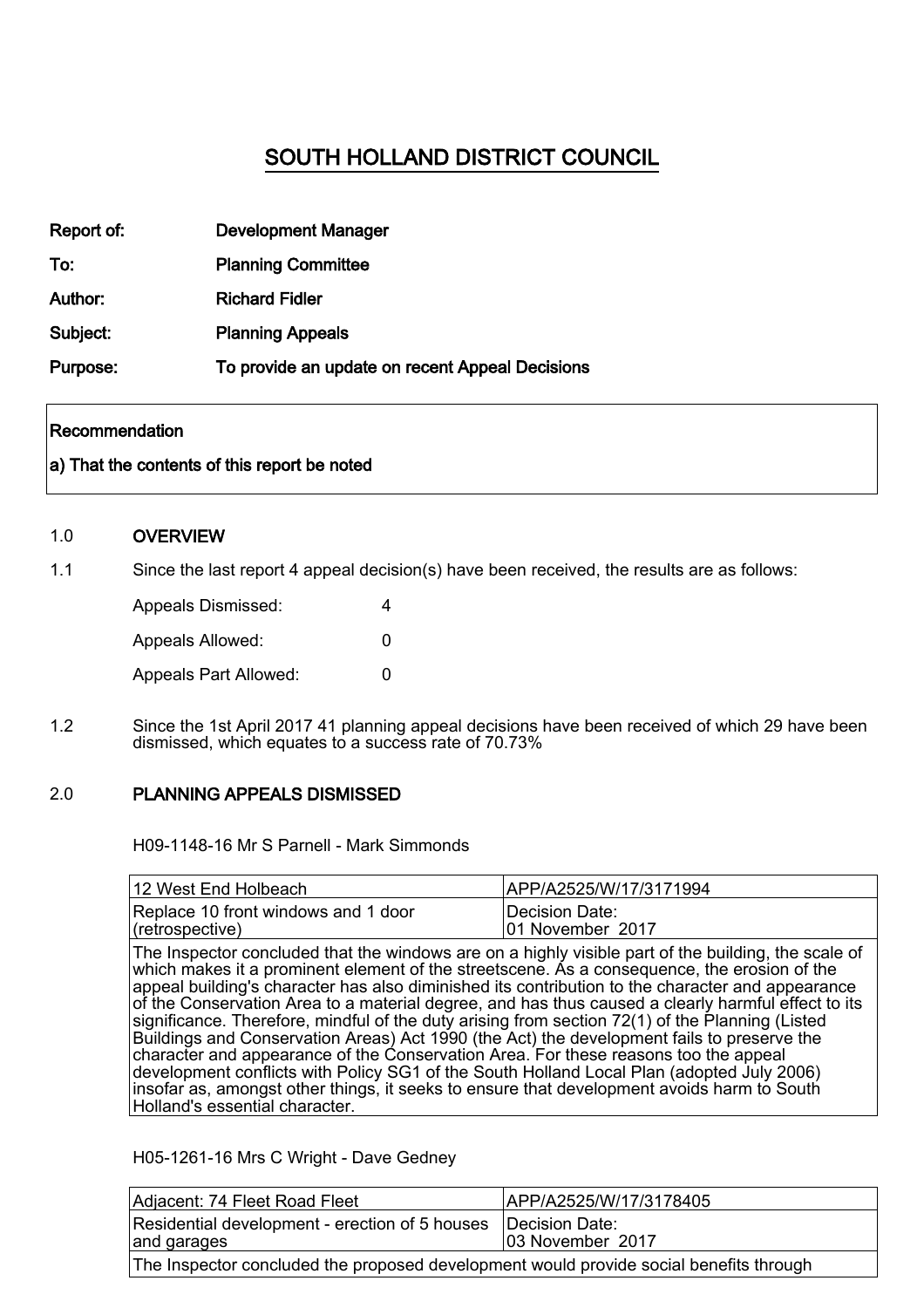delivery of housing to help reduce the district's 5-year undersupply in a reasonably accessible location, and would deliver some economic and environmental benefits also. However, in the overall planning balance these benefits are significantly and demonstrably outweighed by the proposed development's significant adverse impact to the character and appearance of the area, which is a clear and permanent environmental harm. Consequently, the appeal scheme would not comprise sustainable development for the purposes of the Framework. Moreover, as the need for the proposed development does not outweigh its harmful effects to the character and appearance of the area it would not meet the expectations of Policies SG2 and SG4 of the Local Plan. Taken together, and amongst other things, these policies seek to ensure that development has regard to sustainable development principles, and avoids unacceptable impacts to landscape character. The benefits of the appeal scheme are not of a sufficient weight to justify a departure from these or the aforementioned development plan policies in this instance,

#### H21-0306-17 Mr M Mallett - Dave Gedney

| Rear And Adjacent: Tysdale Farm Common<br> Way | APP/A2525/W/17/3182077             |
|------------------------------------------------|------------------------------------|
| Proposed development - 7 dwellings             | Decision Date:<br>13 November 2017 |

The Inspector concluded the proposal would appear cramped and at odds with the spacious and frontage pattern of development in the area. Thus harming the significance of the Conservation Area and failing to preserve its character or appearance. For the same reasons it would also harm the setting and significance of the grade II listed Tysdale Manor. Thus, the proposal would be contrary to the provisions of the respective sections of the Act and would fail to accord with paragraph 132 of the Framework, which attaches great weight to the conservation of designated heritage assets. It would also be in conflict with saved Policy SG14 of the South Holland Local Plan (2006) (LP) which among other things seeks to achieve good design and ensure that new development reflects the historic pattern of development in the locality.

#### H09-1171-16 Mr D Barnes - Dave Gedney

| Rose & Crown Inn Low Road                   | APP/A2525/W/17/3179712            |
|---------------------------------------------|-----------------------------------|
| Proposed extension to existing caravan site | Decision Date:<br>30 October 2017 |

The Inspector concluded the proposed development through the substantial increase in noise and disturbance it would cause in close proximity to the Spinney would cause harm to the living conditions of that dwelling's occupants. In the overall planning balance this harm carries significant weight that clearly outweighs the other considerations advanced in favour of the appeal scheme taken individually or together, and the lack of material harm that the proposed development would cause to the character and appearance of the area.

#### 3.0 PLANNING APPEALS ALLOWED

None

### 4.0 ENFORCEMENT APPEALS DISMISSED

None

## 5.0 ENFORCEMENT APPEALS UPHELD

None

Background Papers - Planning Application and Enforcement Working Files